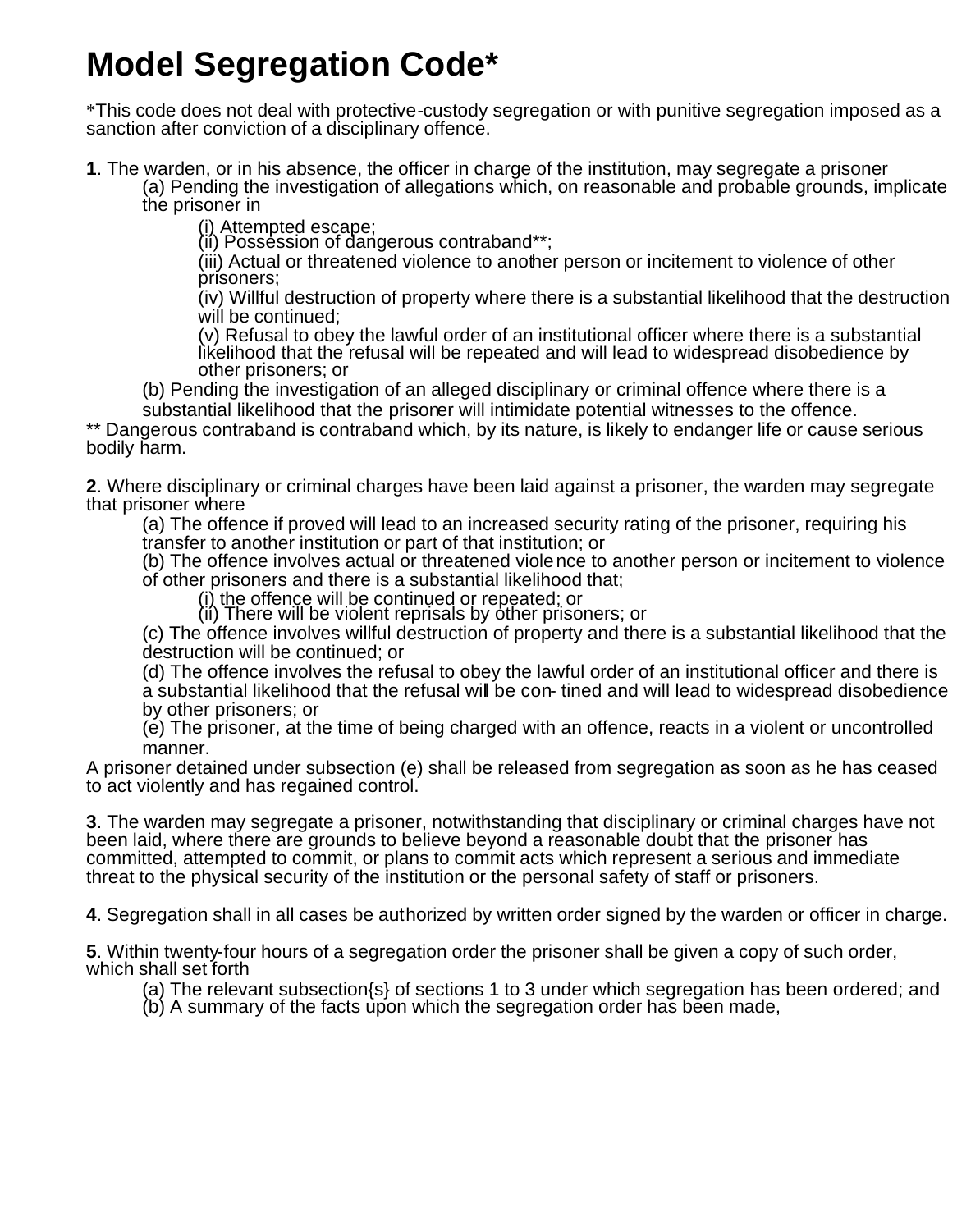**6**. Where the order is made by the officer in charge, the warden, upon his return to the institution, shall review the order and either affirms the order in writing or issue a further order directing that the prisoner be released from segregation. A copy of any such order shall be given to the prisoner forthwith.

**7**. Where the warden deems it necessary to continue segregation beyond seventy-two hours, he shall refer the case to an independent hearing officer for a hearing. The reference shall include

(a) Particulars of the circumstances of the case which are relied upon to justify continued segregation;

(b) A statement of whether an application will be made for the presentation of confidential evidence in the absence of the prisoner.

**8**. A copy of the reference shall be given to the prisoner at least 24 hours prior to the hearing.

**9**. Where a reference has been made pursuant to section 7, the hearing officer shall convene a hearing not later than seventy-two hours from the time of first segregation to determine whether such segregation shall be continued. The hearing shall be carried out in the following manner:

(a) Where an application is made by the warden to present confidential evidence, the hearing officer shall determine this issue in the absence of the prisoner. In making this determination there shall be a presumption in favor of disclosure, which may be rebutted by substantial evidence that disclosure will endanger another person or the physical security of the institution. (b) Where the hearing officer determines that all or part of the confidential evidence may be presented in the absence of the prisoner he shall summarize the evidence for the prisoner.

(c) Subject to subsections (b) and (c), all evidence shall be given in the presence of the prisoner. (d) The prisoner may testify on his own behalf, cross-examine witnesses, introduce relevant documents, and call witnesses who can give relevant evidence on his behalf.

(e) Every prisoner who testifies at a hearing shall be advised of his rights pursuant to section 5 of the Canada Evidence Act and section 13 of the Charter of Rights and Freedoms.

(f) A prisoner may have the assistance of a representative of his own choosing at the hearing. The representative may be a lawyer, a law student, member of the staff, or fellow prisoner whom the prisoner selects and who agrees to represent the prisoner at the hearing. The hearing officer may appoint a representative to act on behalf of the prisoner where he deems it appropriate and where the prisoner consents.

(g) The warden of the institution may appoint a representative to present the institution's case for segregation.

(h) The hearing officer shall consider any evidence presented on the issue of prejudice to the prisoner caused by being segregated in relation to the preparation and presentation of his defense of outstanding charges.

**10.** The hearing officer shall determine whether there are grounds for continued segregation in light of the criteria and standard of proof set out in sections 1-3 and shall order either that segregation be continued or that the prisoner be returned to the population. The order shall contain

- (a) A summary of the evidence; and
- (b) Reasons for the decision.

A copy of the order shall be given to the prisoner forthwith.

**11**. Where, under section 10, an order is made that a prisoner be continued in segregation, a review of that decision shall be carried out every seven days before the hearing officer. The review hearing shall be carried out in accordance with the provisions of section 10 and with the following provisions:

(a) The warden shall present evidence of the plan, if any, which has been proposed for the reintegration of the prisoner into the population.

(b) The prisoner may make representations as to the proposed plan and any alternative plan for such reintegration.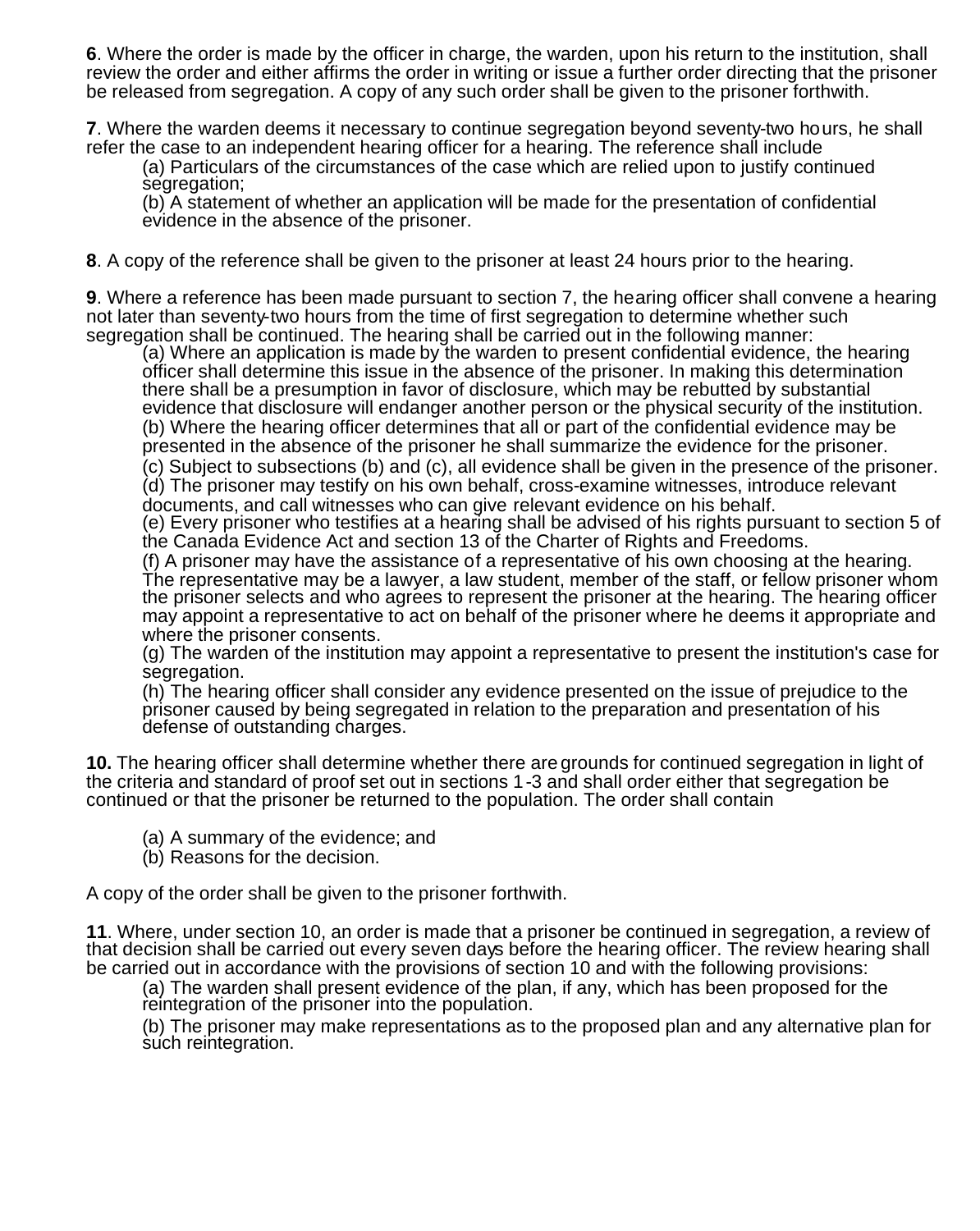(c) Where the Inmate Committee has given written notification to the hearing officer. a representative of the committee may make representations on the proposed plan(s) *or* on any alternative plan(s).

**12**. After each review the hearing officer shall determine whether there is grounds for continued segregation and shall order either that segregation be continued or that the prisoner be released into the population. The order shall contain

(a) A summary of the evidence presented at the review including the plan for reintegration and the steps which have been taken to implement the plan(s); and

(b) Reasons for the decision.

# **13**.

**(**a) Where segregation has been ordered under section 1, the hearing officer shall order the prisoner released into the population after fourteen days unless evidence is presented demonstrating that

(i) The investigating authorities have exercised all due diligence in pursuing their investigations; and,

(ii) Further time is necessary to complete these investigations.

(b) Where the necessary evidence set forth in subsection (a(i) and (ii) has been provided and subject to subsections (c) and (d) the hearing officer shall order the prisoner released into the population after thirty days.

(c) Where the investigation arises from an incident involving a large number of prisoners, segregation beyond thirty days may be authorized upon the presentation of evidence demonstrating that owing to the nature and extent of the investigations further time is necessary to complete those investigations.

(d) In any application for segregation pending investigation of charges beyond fourteen days under subsection (a) or beyond thirty days under subsection (c), the hearing officer shall not authorize further segregation unless the allegations under investigation implicate the prisoner in an offence within subsections 2(a)-(d) of this code.

**14**. Segregated prisoners shall be afforded the same rights and privileges as general population prisoners in respect to

(a) Visiting and correspondence with and telephone calls to persons or agencies outside of the institution;

(b) Personal effects;

(c) clothing, bedding, and linen and exchange thereof;

(d) Personal hygiene, including opportunities to shave and shower; e canteen;

(f) Borrowing from the institutional library and receiving reading material from outside the institution;

(g) Access to legal materials and legal services.

### **15**.

(a) Segregated prisoners shall be afforded access to programs and services that include but are not limited to education, work, counselling, social services, religious services, hobbies, and recreation.

(b) The programs and services referred to in subsection (a) may be provided on a group or individual basis consistent with the physical security of the institution and the safety of prisoners and staff.

**16**. Segregated prisoners shall be permitted out of their cells to participate in the programs, services, and activities referred to in subsections 14 and 15 for no less than six hours per day, which shall include not less than one hour of outside exercise.